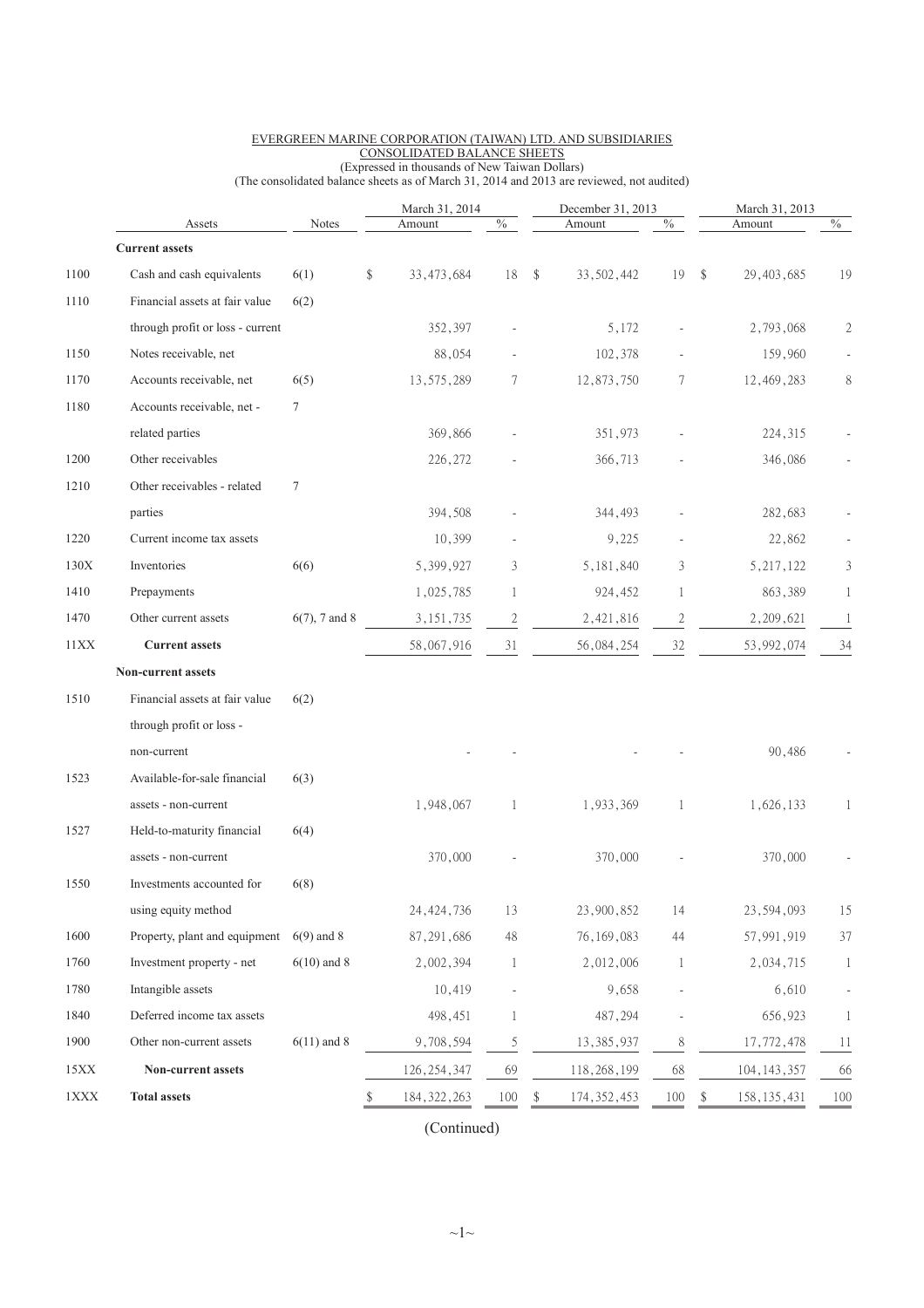|             |                                     |               |                | March 31, 2014 |                | December 31, 2013   |                          | March 31, 2013      |                |  |
|-------------|-------------------------------------|---------------|----------------|----------------|----------------|---------------------|--------------------------|---------------------|----------------|--|
|             | Liabilities and Equity              | Notes         |                | Amount         | $\%$           | Amount              | $\%$                     | Amount              | $\%$           |  |
|             | <b>Current liabilities</b>          |               |                |                |                |                     |                          |                     |                |  |
| 2100        | Short-term loans                    | 6(12)         | \$             | 1,218,420      | 1              | \$<br>596,860       |                          | \$<br>1,194,960     | 1              |  |
| 2170        | Accounts payable                    |               |                | 13,399,651     | 7              | 12, 246, 167        | 7                        | 13,587,855          | 9              |  |
| 2180        | Accounts payable - related          | $\tau$        |                |                |                |                     |                          |                     |                |  |
|             | parties                             |               |                | 250,949        |                | 747,356             | 1                        | 389,861             |                |  |
| 2200        | Other payables                      |               |                | 2,444,852      | 1              | 1,870,280           | 1                        | 1,825,481           | 1              |  |
| 2220        | Other payables - related parties 7  |               |                | 82,792         |                | 81,125              |                          | 115,475             |                |  |
| 2230        | Current income tax liabilities      |               |                | 248,626        |                | 192,053             |                          | 176,747             |                |  |
| 2300        | Other current liabilities           | $6(13)$ and 7 |                | 20,937,640     | 12             | 17,885,707          | 10                       | 13,838,094          | $\mathcal{G}$  |  |
| <b>21XX</b> | <b>Current liabilities</b>          |               |                | 38,582,930     | 21             | 33,619,548          | 19                       | 31, 128, 473        | $20\,$         |  |
|             | <b>Non-current liabilities</b>      |               |                |                |                |                     |                          |                     |                |  |
| 2530        | Corporate bonds payable             | 6(14)         |                | 3,000,000      | $\overline{2}$ | 3,000,000           | $\mathfrak{2}$           | 3,551,775           | 2              |  |
| 2540        | Long-term loans                     | 6(15)         |                | 63,502,719     | 34             | 56,930,059          | 32                       | 44, 394, 688        | 28             |  |
| 2570        | Deferred income tax liabilities     |               |                | 1, 191, 514    | 1              | 1,248,772           | 1                        | 1,304,905           | $\mathbf{1}$   |  |
| 2600        | Other non-current liabilities       | 6(16)(17)     |                |                |                |                     |                          |                     |                |  |
|             |                                     | (18)          |                | 18,999,695     | 10             | 19, 384, 485        | 11                       | 17,749,674          | 11             |  |
| 25XX        | <b>Non-current liabilities</b>      |               |                | 86,693,928     | 47             | 80, 563, 316        | 46                       | 67,001,042          | 42             |  |
| 2XXX        | <b>Total liabilities</b>            |               |                | 125, 276, 858  | 68             | 114, 182, 864       | 65                       | 98, 129, 515        | 62             |  |
|             | Equity attributable to owners of    |               |                |                |                |                     |                          |                     |                |  |
|             | the parent                          |               |                |                |                |                     |                          |                     |                |  |
|             | Capital                             | 6(19)         |                |                |                |                     |                          |                     |                |  |
| 3110        | Common stock                        |               |                | 34, 749, 523   | 19             | 34, 749, 523        | $20\,$                   | 34, 749, 465        | 22             |  |
|             | <b>Capital surplus</b>              | 6(20)         |                |                |                |                     |                          |                     |                |  |
| 3200        | Capital surplus                     |               |                | 7,271,957      | $\overline{4}$ | 7,271,957           | $\overline{4}$           | 7,271,918           | 5              |  |
|             | <b>Retained earnings</b>            | 6(21)         |                |                |                |                     |                          |                     |                |  |
| 3310        | Legal reserve                       |               |                | 9,115,638      | 5              | 9,115,638           | 5                        | 9,102,785           | 6              |  |
| 3320        | Special reserve                     |               |                | 5,814,993      | 3              | 5,814,993           | 3                        | 3,593,280           | $\mathfrak{2}$ |  |
| 3350        | Unappropriated retained             |               |                |                |                |                     |                          |                     |                |  |
|             | earnings                            |               | $\overline{(}$ | 575,215)       |                | 1,118,877           | 1                        | 3, 283, 254         | 2              |  |
|             | Other equity interest               | 6(22)         |                |                |                |                     |                          |                     |                |  |
| 3400        | Other equity interest               |               |                | 98,129         | $\sim$         | 828,940)            | $\overline{\phantom{a}}$ | $1,073,787$ ) (     | 1)             |  |
| 31XX        | <b>Equity attributable to</b>       |               |                |                |                |                     |                          |                     |                |  |
|             | owners of the parent                |               |                | 56, 475, 025   | 31             | 57, 242, 048        | 33                       | 56,926,915          | 36             |  |
| 36XX        | Non-controlling interest            |               |                | 2,570,380      | $\mathbf{1}$   | 2,927,541           | $\overline{2}$           | 3,079,001           | $\overline{2}$ |  |
| 3XXX        | <b>Total equity</b>                 |               |                | 59,045,405     | 32             | 60, 169, 589        | $35\,$                   | 60,005,916          | $38\,$         |  |
|             | <b>Significant Contingent</b>       | 9             |                |                |                |                     |                          |                     |                |  |
|             | <b>Liabilities And Unrecognized</b> |               |                |                |                |                     |                          |                     |                |  |
|             | <b>Contract Commitments</b>         |               |                |                |                |                     |                          |                     |                |  |
|             |                                     |               |                |                |                |                     |                          |                     |                |  |
|             | <b>Total liabilities and equity</b> |               | \$             | 184, 322, 263  | 100            | \$<br>174, 352, 453 | 100                      | \$<br>158, 135, 431 | 100            |  |

#### EVERGREEN MARINE CORPORATION (TAIWAN) LTD. AND SUBSIDIARIES CONSOLIDATED BALANCE SHEETS

(Expressed in thousands of New Taiwan Dollars) (The consolidated balance sheets as of March 31, 2014 and 2013 are reviewed, not audited)

The accompanying notes are an integral part of these consolidated financial statements. See review report of independent accountants dated May 14, 2014.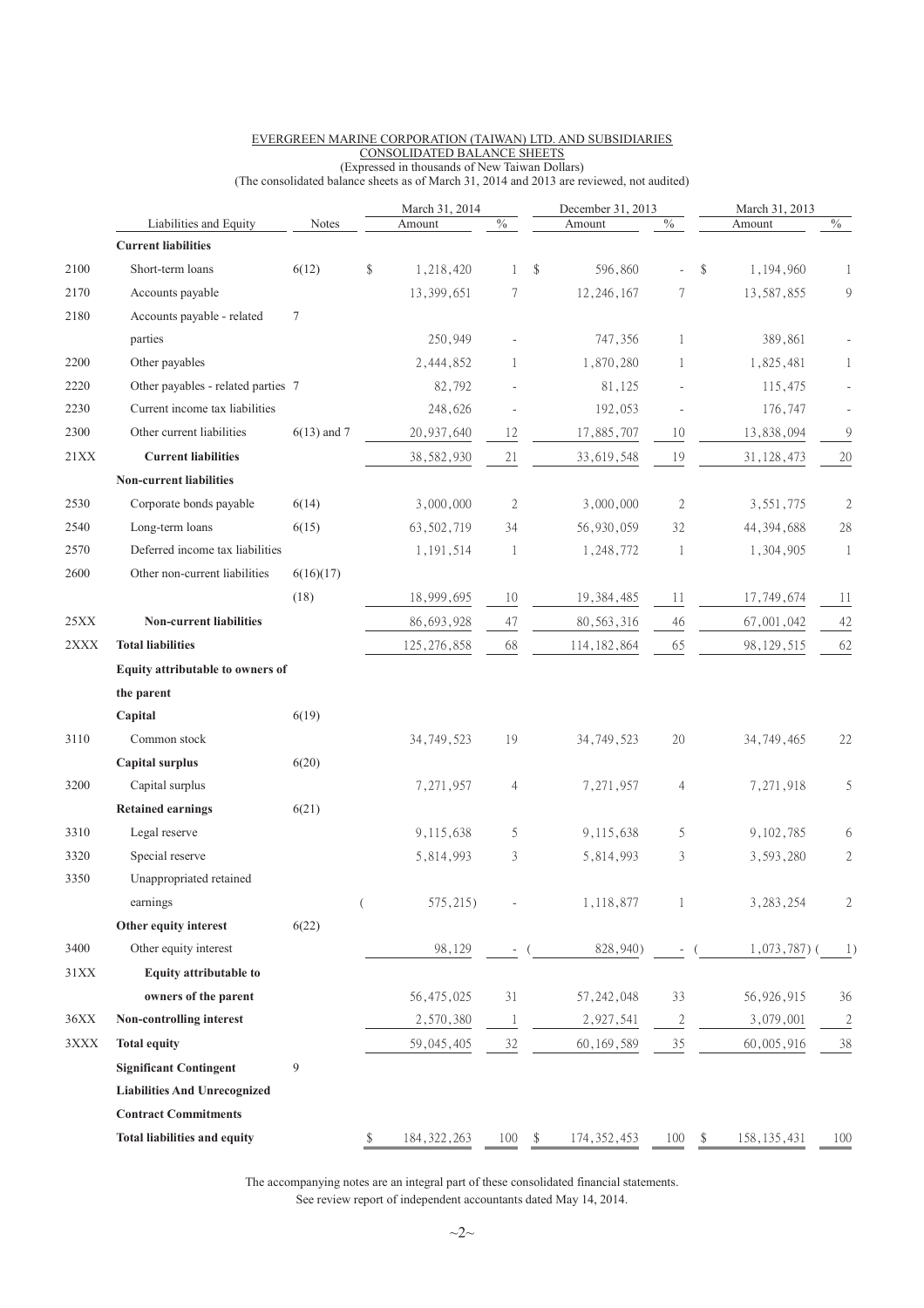#### EVERGREEN MARINE CORPORATION (TAIWAN) LTD. AND SUBSIDIARIES STATEMENTS OF COMPREHENSIVE INCOME FOR THE THREE-MONTH PERIODS ENDED MARCH 31 (Expressed in thousands of New Taiwan Dollars, except loss per share) (Reviewed, Not Audited)

| 2014<br>2013<br>$\frac{0}{0}$<br>$\frac{0}{0}$<br>Notes<br>Amount<br>Amount<br>Items<br>\$<br>33,381,699<br>$6(23)$ and 7<br>\$<br>34, 320, 714<br><b>Operating revenue</b><br>100<br>100<br>$6(28)(29)$ and 7<br><b>Operating costs</b><br>34,496,197)(<br>$101)$ (<br>34, 293, 165) (<br>103)<br>$175,483$ ) (<br><b>Gross loss</b><br>911,466)(<br>3)<br>$1)$ (<br>$6(28)(29)$ and 7<br><b>Operating expenses</b><br>$1,399,528$ ) (<br>$1,314,125$ ) (<br>$4)$ (<br>4)<br>Other gains - net<br>6(24)<br>193,584<br>180,042<br>1<br>6)<br>$4)$ (<br><b>Operating loss</b><br>1,381,427)<br>$2,045,549$ ) (<br>Non-operating income and<br>expenses<br>Other income<br>225,854<br>7010<br>6(25)<br>158,483<br>1<br>7020<br>6(26)<br>Other gains and losses<br>63,561<br>268,945<br>$\mathbf{1}$<br>7050<br>Finance costs<br>6(27)<br>128,087)<br>91,889)<br>7060<br>Share of loss of associates and<br>joint ventures accounted for<br>using equity method<br>$686,649$ ) (<br>$2)$ (<br>266,884)<br>$\perp$<br>7000<br><b>Total non-operating income</b><br>and expenses<br>68,655<br>$525,321)$ (<br>1)<br>$1,906,748$ ) (<br>$5)$ (<br>$1,976,894$ (<br>6)<br>7900<br>Loss before income tax<br>7950<br>Income tax (expense) benefit<br>6(30)<br>19,760)<br>20,039<br>$\overline{5})$ ( $\underline{\$}$ )<br>8200<br>1,926,508)<br>1,956,855)<br>6)<br>Loss for the period<br>\$<br>Other comprehensive income<br>$(\text{loss})$<br>Exchange differences on<br>8310<br>translating the financial<br>statements of foreign operations<br>\$<br>\$<br>713,218<br>2<br>990,974<br>3<br>Unrealized gain on valuation of<br>8325<br>available-for-sale financial<br>assets<br>5,147<br>86,363<br>8370<br>Share of other comprehensive<br>income of associates and joint<br>ventures accounted for using<br>equity method<br>85,103<br>126,088<br>1<br>Income tax relating to the<br>8399<br>components of other<br>comprehensive income<br>1,144)<br>Other comprehensive income for<br>the period, net of income tax<br>802,324<br>2<br>1,203,425<br>Total comprehensive loss for the<br>8500<br>period<br>$($ \$<br>1, 124, 184)<br>$3)$ (\$)<br>753,430)<br>(2)<br>Loss, attributable to:<br>Owners of the parent<br>$($ \$<br>$1,694,092$ (<br>$4)$ (\$)<br>$1,838,675$ (<br>6)<br>Non-controlling interest<br>8620<br>$232,416$ )<br>$1)$ (\$<br>118,180)<br>$($ \$<br>Comprehensive loss attributable<br>to:<br>8710<br>Owners of the parent<br>$\frac{1}{2}$<br>767,023) (<br>$2)$ (\$)<br>565,386)<br>$\perp$<br>Non-controlling interest<br>$($ \$<br>8720<br>$357,161)$ (<br>$1)($ \$<br>188,044)<br>1)<br>6(31)<br>Loss per share (in dollars)<br>9750<br><b>Basic loss per share</b><br>$0.49$ ) (\$<br>0.53)<br>$\underline{\$}$<br>$\overline{\mathcal{L}}$<br><b>Diluted loss per share</b><br>$0.49$ ) (\$<br>0.53)<br>9850 |      |  | Three months ended March 31 |  |  |  |  |  |  |  |  |  |
|----------------------------------------------------------------------------------------------------------------------------------------------------------------------------------------------------------------------------------------------------------------------------------------------------------------------------------------------------------------------------------------------------------------------------------------------------------------------------------------------------------------------------------------------------------------------------------------------------------------------------------------------------------------------------------------------------------------------------------------------------------------------------------------------------------------------------------------------------------------------------------------------------------------------------------------------------------------------------------------------------------------------------------------------------------------------------------------------------------------------------------------------------------------------------------------------------------------------------------------------------------------------------------------------------------------------------------------------------------------------------------------------------------------------------------------------------------------------------------------------------------------------------------------------------------------------------------------------------------------------------------------------------------------------------------------------------------------------------------------------------------------------------------------------------------------------------------------------------------------------------------------------------------------------------------------------------------------------------------------------------------------------------------------------------------------------------------------------------------------------------------------------------------------------------------------------------------------------------------------------------------------------------------------------------------------------------------------------------------------------------------------------------------------------------------------------------------------------------------------------------------------------------------------------------------------------------------------------------------------------------------------------------------------------------------------------------------------------------------------------------------------------------------------------------------------------------------------------|------|--|-----------------------------|--|--|--|--|--|--|--|--|--|
|                                                                                                                                                                                                                                                                                                                                                                                                                                                                                                                                                                                                                                                                                                                                                                                                                                                                                                                                                                                                                                                                                                                                                                                                                                                                                                                                                                                                                                                                                                                                                                                                                                                                                                                                                                                                                                                                                                                                                                                                                                                                                                                                                                                                                                                                                                                                                                                                                                                                                                                                                                                                                                                                                                                                                                                                                                              |      |  |                             |  |  |  |  |  |  |  |  |  |
|                                                                                                                                                                                                                                                                                                                                                                                                                                                                                                                                                                                                                                                                                                                                                                                                                                                                                                                                                                                                                                                                                                                                                                                                                                                                                                                                                                                                                                                                                                                                                                                                                                                                                                                                                                                                                                                                                                                                                                                                                                                                                                                                                                                                                                                                                                                                                                                                                                                                                                                                                                                                                                                                                                                                                                                                                                              |      |  |                             |  |  |  |  |  |  |  |  |  |
|                                                                                                                                                                                                                                                                                                                                                                                                                                                                                                                                                                                                                                                                                                                                                                                                                                                                                                                                                                                                                                                                                                                                                                                                                                                                                                                                                                                                                                                                                                                                                                                                                                                                                                                                                                                                                                                                                                                                                                                                                                                                                                                                                                                                                                                                                                                                                                                                                                                                                                                                                                                                                                                                                                                                                                                                                                              | 4000 |  |                             |  |  |  |  |  |  |  |  |  |
|                                                                                                                                                                                                                                                                                                                                                                                                                                                                                                                                                                                                                                                                                                                                                                                                                                                                                                                                                                                                                                                                                                                                                                                                                                                                                                                                                                                                                                                                                                                                                                                                                                                                                                                                                                                                                                                                                                                                                                                                                                                                                                                                                                                                                                                                                                                                                                                                                                                                                                                                                                                                                                                                                                                                                                                                                                              | 5000 |  |                             |  |  |  |  |  |  |  |  |  |
|                                                                                                                                                                                                                                                                                                                                                                                                                                                                                                                                                                                                                                                                                                                                                                                                                                                                                                                                                                                                                                                                                                                                                                                                                                                                                                                                                                                                                                                                                                                                                                                                                                                                                                                                                                                                                                                                                                                                                                                                                                                                                                                                                                                                                                                                                                                                                                                                                                                                                                                                                                                                                                                                                                                                                                                                                                              | 5900 |  |                             |  |  |  |  |  |  |  |  |  |
|                                                                                                                                                                                                                                                                                                                                                                                                                                                                                                                                                                                                                                                                                                                                                                                                                                                                                                                                                                                                                                                                                                                                                                                                                                                                                                                                                                                                                                                                                                                                                                                                                                                                                                                                                                                                                                                                                                                                                                                                                                                                                                                                                                                                                                                                                                                                                                                                                                                                                                                                                                                                                                                                                                                                                                                                                                              | 6000 |  |                             |  |  |  |  |  |  |  |  |  |
|                                                                                                                                                                                                                                                                                                                                                                                                                                                                                                                                                                                                                                                                                                                                                                                                                                                                                                                                                                                                                                                                                                                                                                                                                                                                                                                                                                                                                                                                                                                                                                                                                                                                                                                                                                                                                                                                                                                                                                                                                                                                                                                                                                                                                                                                                                                                                                                                                                                                                                                                                                                                                                                                                                                                                                                                                                              | 6500 |  |                             |  |  |  |  |  |  |  |  |  |
|                                                                                                                                                                                                                                                                                                                                                                                                                                                                                                                                                                                                                                                                                                                                                                                                                                                                                                                                                                                                                                                                                                                                                                                                                                                                                                                                                                                                                                                                                                                                                                                                                                                                                                                                                                                                                                                                                                                                                                                                                                                                                                                                                                                                                                                                                                                                                                                                                                                                                                                                                                                                                                                                                                                                                                                                                                              | 6900 |  |                             |  |  |  |  |  |  |  |  |  |
|                                                                                                                                                                                                                                                                                                                                                                                                                                                                                                                                                                                                                                                                                                                                                                                                                                                                                                                                                                                                                                                                                                                                                                                                                                                                                                                                                                                                                                                                                                                                                                                                                                                                                                                                                                                                                                                                                                                                                                                                                                                                                                                                                                                                                                                                                                                                                                                                                                                                                                                                                                                                                                                                                                                                                                                                                                              |      |  |                             |  |  |  |  |  |  |  |  |  |
|                                                                                                                                                                                                                                                                                                                                                                                                                                                                                                                                                                                                                                                                                                                                                                                                                                                                                                                                                                                                                                                                                                                                                                                                                                                                                                                                                                                                                                                                                                                                                                                                                                                                                                                                                                                                                                                                                                                                                                                                                                                                                                                                                                                                                                                                                                                                                                                                                                                                                                                                                                                                                                                                                                                                                                                                                                              |      |  |                             |  |  |  |  |  |  |  |  |  |
|                                                                                                                                                                                                                                                                                                                                                                                                                                                                                                                                                                                                                                                                                                                                                                                                                                                                                                                                                                                                                                                                                                                                                                                                                                                                                                                                                                                                                                                                                                                                                                                                                                                                                                                                                                                                                                                                                                                                                                                                                                                                                                                                                                                                                                                                                                                                                                                                                                                                                                                                                                                                                                                                                                                                                                                                                                              |      |  |                             |  |  |  |  |  |  |  |  |  |
|                                                                                                                                                                                                                                                                                                                                                                                                                                                                                                                                                                                                                                                                                                                                                                                                                                                                                                                                                                                                                                                                                                                                                                                                                                                                                                                                                                                                                                                                                                                                                                                                                                                                                                                                                                                                                                                                                                                                                                                                                                                                                                                                                                                                                                                                                                                                                                                                                                                                                                                                                                                                                                                                                                                                                                                                                                              |      |  |                             |  |  |  |  |  |  |  |  |  |
|                                                                                                                                                                                                                                                                                                                                                                                                                                                                                                                                                                                                                                                                                                                                                                                                                                                                                                                                                                                                                                                                                                                                                                                                                                                                                                                                                                                                                                                                                                                                                                                                                                                                                                                                                                                                                                                                                                                                                                                                                                                                                                                                                                                                                                                                                                                                                                                                                                                                                                                                                                                                                                                                                                                                                                                                                                              |      |  |                             |  |  |  |  |  |  |  |  |  |
|                                                                                                                                                                                                                                                                                                                                                                                                                                                                                                                                                                                                                                                                                                                                                                                                                                                                                                                                                                                                                                                                                                                                                                                                                                                                                                                                                                                                                                                                                                                                                                                                                                                                                                                                                                                                                                                                                                                                                                                                                                                                                                                                                                                                                                                                                                                                                                                                                                                                                                                                                                                                                                                                                                                                                                                                                                              |      |  |                             |  |  |  |  |  |  |  |  |  |
|                                                                                                                                                                                                                                                                                                                                                                                                                                                                                                                                                                                                                                                                                                                                                                                                                                                                                                                                                                                                                                                                                                                                                                                                                                                                                                                                                                                                                                                                                                                                                                                                                                                                                                                                                                                                                                                                                                                                                                                                                                                                                                                                                                                                                                                                                                                                                                                                                                                                                                                                                                                                                                                                                                                                                                                                                                              |      |  |                             |  |  |  |  |  |  |  |  |  |
|                                                                                                                                                                                                                                                                                                                                                                                                                                                                                                                                                                                                                                                                                                                                                                                                                                                                                                                                                                                                                                                                                                                                                                                                                                                                                                                                                                                                                                                                                                                                                                                                                                                                                                                                                                                                                                                                                                                                                                                                                                                                                                                                                                                                                                                                                                                                                                                                                                                                                                                                                                                                                                                                                                                                                                                                                                              |      |  |                             |  |  |  |  |  |  |  |  |  |
|                                                                                                                                                                                                                                                                                                                                                                                                                                                                                                                                                                                                                                                                                                                                                                                                                                                                                                                                                                                                                                                                                                                                                                                                                                                                                                                                                                                                                                                                                                                                                                                                                                                                                                                                                                                                                                                                                                                                                                                                                                                                                                                                                                                                                                                                                                                                                                                                                                                                                                                                                                                                                                                                                                                                                                                                                                              |      |  |                             |  |  |  |  |  |  |  |  |  |
|                                                                                                                                                                                                                                                                                                                                                                                                                                                                                                                                                                                                                                                                                                                                                                                                                                                                                                                                                                                                                                                                                                                                                                                                                                                                                                                                                                                                                                                                                                                                                                                                                                                                                                                                                                                                                                                                                                                                                                                                                                                                                                                                                                                                                                                                                                                                                                                                                                                                                                                                                                                                                                                                                                                                                                                                                                              |      |  |                             |  |  |  |  |  |  |  |  |  |
|                                                                                                                                                                                                                                                                                                                                                                                                                                                                                                                                                                                                                                                                                                                                                                                                                                                                                                                                                                                                                                                                                                                                                                                                                                                                                                                                                                                                                                                                                                                                                                                                                                                                                                                                                                                                                                                                                                                                                                                                                                                                                                                                                                                                                                                                                                                                                                                                                                                                                                                                                                                                                                                                                                                                                                                                                                              |      |  |                             |  |  |  |  |  |  |  |  |  |
|                                                                                                                                                                                                                                                                                                                                                                                                                                                                                                                                                                                                                                                                                                                                                                                                                                                                                                                                                                                                                                                                                                                                                                                                                                                                                                                                                                                                                                                                                                                                                                                                                                                                                                                                                                                                                                                                                                                                                                                                                                                                                                                                                                                                                                                                                                                                                                                                                                                                                                                                                                                                                                                                                                                                                                                                                                              |      |  |                             |  |  |  |  |  |  |  |  |  |
|                                                                                                                                                                                                                                                                                                                                                                                                                                                                                                                                                                                                                                                                                                                                                                                                                                                                                                                                                                                                                                                                                                                                                                                                                                                                                                                                                                                                                                                                                                                                                                                                                                                                                                                                                                                                                                                                                                                                                                                                                                                                                                                                                                                                                                                                                                                                                                                                                                                                                                                                                                                                                                                                                                                                                                                                                                              |      |  |                             |  |  |  |  |  |  |  |  |  |
|                                                                                                                                                                                                                                                                                                                                                                                                                                                                                                                                                                                                                                                                                                                                                                                                                                                                                                                                                                                                                                                                                                                                                                                                                                                                                                                                                                                                                                                                                                                                                                                                                                                                                                                                                                                                                                                                                                                                                                                                                                                                                                                                                                                                                                                                                                                                                                                                                                                                                                                                                                                                                                                                                                                                                                                                                                              |      |  |                             |  |  |  |  |  |  |  |  |  |
|                                                                                                                                                                                                                                                                                                                                                                                                                                                                                                                                                                                                                                                                                                                                                                                                                                                                                                                                                                                                                                                                                                                                                                                                                                                                                                                                                                                                                                                                                                                                                                                                                                                                                                                                                                                                                                                                                                                                                                                                                                                                                                                                                                                                                                                                                                                                                                                                                                                                                                                                                                                                                                                                                                                                                                                                                                              |      |  |                             |  |  |  |  |  |  |  |  |  |
|                                                                                                                                                                                                                                                                                                                                                                                                                                                                                                                                                                                                                                                                                                                                                                                                                                                                                                                                                                                                                                                                                                                                                                                                                                                                                                                                                                                                                                                                                                                                                                                                                                                                                                                                                                                                                                                                                                                                                                                                                                                                                                                                                                                                                                                                                                                                                                                                                                                                                                                                                                                                                                                                                                                                                                                                                                              |      |  |                             |  |  |  |  |  |  |  |  |  |
|                                                                                                                                                                                                                                                                                                                                                                                                                                                                                                                                                                                                                                                                                                                                                                                                                                                                                                                                                                                                                                                                                                                                                                                                                                                                                                                                                                                                                                                                                                                                                                                                                                                                                                                                                                                                                                                                                                                                                                                                                                                                                                                                                                                                                                                                                                                                                                                                                                                                                                                                                                                                                                                                                                                                                                                                                                              |      |  |                             |  |  |  |  |  |  |  |  |  |
|                                                                                                                                                                                                                                                                                                                                                                                                                                                                                                                                                                                                                                                                                                                                                                                                                                                                                                                                                                                                                                                                                                                                                                                                                                                                                                                                                                                                                                                                                                                                                                                                                                                                                                                                                                                                                                                                                                                                                                                                                                                                                                                                                                                                                                                                                                                                                                                                                                                                                                                                                                                                                                                                                                                                                                                                                                              |      |  |                             |  |  |  |  |  |  |  |  |  |
|                                                                                                                                                                                                                                                                                                                                                                                                                                                                                                                                                                                                                                                                                                                                                                                                                                                                                                                                                                                                                                                                                                                                                                                                                                                                                                                                                                                                                                                                                                                                                                                                                                                                                                                                                                                                                                                                                                                                                                                                                                                                                                                                                                                                                                                                                                                                                                                                                                                                                                                                                                                                                                                                                                                                                                                                                                              |      |  |                             |  |  |  |  |  |  |  |  |  |
|                                                                                                                                                                                                                                                                                                                                                                                                                                                                                                                                                                                                                                                                                                                                                                                                                                                                                                                                                                                                                                                                                                                                                                                                                                                                                                                                                                                                                                                                                                                                                                                                                                                                                                                                                                                                                                                                                                                                                                                                                                                                                                                                                                                                                                                                                                                                                                                                                                                                                                                                                                                                                                                                                                                                                                                                                                              |      |  |                             |  |  |  |  |  |  |  |  |  |
|                                                                                                                                                                                                                                                                                                                                                                                                                                                                                                                                                                                                                                                                                                                                                                                                                                                                                                                                                                                                                                                                                                                                                                                                                                                                                                                                                                                                                                                                                                                                                                                                                                                                                                                                                                                                                                                                                                                                                                                                                                                                                                                                                                                                                                                                                                                                                                                                                                                                                                                                                                                                                                                                                                                                                                                                                                              |      |  |                             |  |  |  |  |  |  |  |  |  |
|                                                                                                                                                                                                                                                                                                                                                                                                                                                                                                                                                                                                                                                                                                                                                                                                                                                                                                                                                                                                                                                                                                                                                                                                                                                                                                                                                                                                                                                                                                                                                                                                                                                                                                                                                                                                                                                                                                                                                                                                                                                                                                                                                                                                                                                                                                                                                                                                                                                                                                                                                                                                                                                                                                                                                                                                                                              |      |  |                             |  |  |  |  |  |  |  |  |  |
|                                                                                                                                                                                                                                                                                                                                                                                                                                                                                                                                                                                                                                                                                                                                                                                                                                                                                                                                                                                                                                                                                                                                                                                                                                                                                                                                                                                                                                                                                                                                                                                                                                                                                                                                                                                                                                                                                                                                                                                                                                                                                                                                                                                                                                                                                                                                                                                                                                                                                                                                                                                                                                                                                                                                                                                                                                              |      |  |                             |  |  |  |  |  |  |  |  |  |
|                                                                                                                                                                                                                                                                                                                                                                                                                                                                                                                                                                                                                                                                                                                                                                                                                                                                                                                                                                                                                                                                                                                                                                                                                                                                                                                                                                                                                                                                                                                                                                                                                                                                                                                                                                                                                                                                                                                                                                                                                                                                                                                                                                                                                                                                                                                                                                                                                                                                                                                                                                                                                                                                                                                                                                                                                                              |      |  |                             |  |  |  |  |  |  |  |  |  |
|                                                                                                                                                                                                                                                                                                                                                                                                                                                                                                                                                                                                                                                                                                                                                                                                                                                                                                                                                                                                                                                                                                                                                                                                                                                                                                                                                                                                                                                                                                                                                                                                                                                                                                                                                                                                                                                                                                                                                                                                                                                                                                                                                                                                                                                                                                                                                                                                                                                                                                                                                                                                                                                                                                                                                                                                                                              |      |  |                             |  |  |  |  |  |  |  |  |  |
|                                                                                                                                                                                                                                                                                                                                                                                                                                                                                                                                                                                                                                                                                                                                                                                                                                                                                                                                                                                                                                                                                                                                                                                                                                                                                                                                                                                                                                                                                                                                                                                                                                                                                                                                                                                                                                                                                                                                                                                                                                                                                                                                                                                                                                                                                                                                                                                                                                                                                                                                                                                                                                                                                                                                                                                                                                              |      |  |                             |  |  |  |  |  |  |  |  |  |
|                                                                                                                                                                                                                                                                                                                                                                                                                                                                                                                                                                                                                                                                                                                                                                                                                                                                                                                                                                                                                                                                                                                                                                                                                                                                                                                                                                                                                                                                                                                                                                                                                                                                                                                                                                                                                                                                                                                                                                                                                                                                                                                                                                                                                                                                                                                                                                                                                                                                                                                                                                                                                                                                                                                                                                                                                                              |      |  |                             |  |  |  |  |  |  |  |  |  |
|                                                                                                                                                                                                                                                                                                                                                                                                                                                                                                                                                                                                                                                                                                                                                                                                                                                                                                                                                                                                                                                                                                                                                                                                                                                                                                                                                                                                                                                                                                                                                                                                                                                                                                                                                                                                                                                                                                                                                                                                                                                                                                                                                                                                                                                                                                                                                                                                                                                                                                                                                                                                                                                                                                                                                                                                                                              | 8300 |  |                             |  |  |  |  |  |  |  |  |  |
|                                                                                                                                                                                                                                                                                                                                                                                                                                                                                                                                                                                                                                                                                                                                                                                                                                                                                                                                                                                                                                                                                                                                                                                                                                                                                                                                                                                                                                                                                                                                                                                                                                                                                                                                                                                                                                                                                                                                                                                                                                                                                                                                                                                                                                                                                                                                                                                                                                                                                                                                                                                                                                                                                                                                                                                                                                              |      |  |                             |  |  |  |  |  |  |  |  |  |
|                                                                                                                                                                                                                                                                                                                                                                                                                                                                                                                                                                                                                                                                                                                                                                                                                                                                                                                                                                                                                                                                                                                                                                                                                                                                                                                                                                                                                                                                                                                                                                                                                                                                                                                                                                                                                                                                                                                                                                                                                                                                                                                                                                                                                                                                                                                                                                                                                                                                                                                                                                                                                                                                                                                                                                                                                                              |      |  |                             |  |  |  |  |  |  |  |  |  |
|                                                                                                                                                                                                                                                                                                                                                                                                                                                                                                                                                                                                                                                                                                                                                                                                                                                                                                                                                                                                                                                                                                                                                                                                                                                                                                                                                                                                                                                                                                                                                                                                                                                                                                                                                                                                                                                                                                                                                                                                                                                                                                                                                                                                                                                                                                                                                                                                                                                                                                                                                                                                                                                                                                                                                                                                                                              |      |  |                             |  |  |  |  |  |  |  |  |  |
|                                                                                                                                                                                                                                                                                                                                                                                                                                                                                                                                                                                                                                                                                                                                                                                                                                                                                                                                                                                                                                                                                                                                                                                                                                                                                                                                                                                                                                                                                                                                                                                                                                                                                                                                                                                                                                                                                                                                                                                                                                                                                                                                                                                                                                                                                                                                                                                                                                                                                                                                                                                                                                                                                                                                                                                                                                              |      |  |                             |  |  |  |  |  |  |  |  |  |
|                                                                                                                                                                                                                                                                                                                                                                                                                                                                                                                                                                                                                                                                                                                                                                                                                                                                                                                                                                                                                                                                                                                                                                                                                                                                                                                                                                                                                                                                                                                                                                                                                                                                                                                                                                                                                                                                                                                                                                                                                                                                                                                                                                                                                                                                                                                                                                                                                                                                                                                                                                                                                                                                                                                                                                                                                                              | 8610 |  |                             |  |  |  |  |  |  |  |  |  |
|                                                                                                                                                                                                                                                                                                                                                                                                                                                                                                                                                                                                                                                                                                                                                                                                                                                                                                                                                                                                                                                                                                                                                                                                                                                                                                                                                                                                                                                                                                                                                                                                                                                                                                                                                                                                                                                                                                                                                                                                                                                                                                                                                                                                                                                                                                                                                                                                                                                                                                                                                                                                                                                                                                                                                                                                                                              |      |  |                             |  |  |  |  |  |  |  |  |  |
|                                                                                                                                                                                                                                                                                                                                                                                                                                                                                                                                                                                                                                                                                                                                                                                                                                                                                                                                                                                                                                                                                                                                                                                                                                                                                                                                                                                                                                                                                                                                                                                                                                                                                                                                                                                                                                                                                                                                                                                                                                                                                                                                                                                                                                                                                                                                                                                                                                                                                                                                                                                                                                                                                                                                                                                                                                              |      |  |                             |  |  |  |  |  |  |  |  |  |
|                                                                                                                                                                                                                                                                                                                                                                                                                                                                                                                                                                                                                                                                                                                                                                                                                                                                                                                                                                                                                                                                                                                                                                                                                                                                                                                                                                                                                                                                                                                                                                                                                                                                                                                                                                                                                                                                                                                                                                                                                                                                                                                                                                                                                                                                                                                                                                                                                                                                                                                                                                                                                                                                                                                                                                                                                                              |      |  |                             |  |  |  |  |  |  |  |  |  |
|                                                                                                                                                                                                                                                                                                                                                                                                                                                                                                                                                                                                                                                                                                                                                                                                                                                                                                                                                                                                                                                                                                                                                                                                                                                                                                                                                                                                                                                                                                                                                                                                                                                                                                                                                                                                                                                                                                                                                                                                                                                                                                                                                                                                                                                                                                                                                                                                                                                                                                                                                                                                                                                                                                                                                                                                                                              |      |  |                             |  |  |  |  |  |  |  |  |  |
|                                                                                                                                                                                                                                                                                                                                                                                                                                                                                                                                                                                                                                                                                                                                                                                                                                                                                                                                                                                                                                                                                                                                                                                                                                                                                                                                                                                                                                                                                                                                                                                                                                                                                                                                                                                                                                                                                                                                                                                                                                                                                                                                                                                                                                                                                                                                                                                                                                                                                                                                                                                                                                                                                                                                                                                                                                              |      |  |                             |  |  |  |  |  |  |  |  |  |
|                                                                                                                                                                                                                                                                                                                                                                                                                                                                                                                                                                                                                                                                                                                                                                                                                                                                                                                                                                                                                                                                                                                                                                                                                                                                                                                                                                                                                                                                                                                                                                                                                                                                                                                                                                                                                                                                                                                                                                                                                                                                                                                                                                                                                                                                                                                                                                                                                                                                                                                                                                                                                                                                                                                                                                                                                                              |      |  |                             |  |  |  |  |  |  |  |  |  |
|                                                                                                                                                                                                                                                                                                                                                                                                                                                                                                                                                                                                                                                                                                                                                                                                                                                                                                                                                                                                                                                                                                                                                                                                                                                                                                                                                                                                                                                                                                                                                                                                                                                                                                                                                                                                                                                                                                                                                                                                                                                                                                                                                                                                                                                                                                                                                                                                                                                                                                                                                                                                                                                                                                                                                                                                                                              |      |  |                             |  |  |  |  |  |  |  |  |  |
|                                                                                                                                                                                                                                                                                                                                                                                                                                                                                                                                                                                                                                                                                                                                                                                                                                                                                                                                                                                                                                                                                                                                                                                                                                                                                                                                                                                                                                                                                                                                                                                                                                                                                                                                                                                                                                                                                                                                                                                                                                                                                                                                                                                                                                                                                                                                                                                                                                                                                                                                                                                                                                                                                                                                                                                                                                              |      |  |                             |  |  |  |  |  |  |  |  |  |
|                                                                                                                                                                                                                                                                                                                                                                                                                                                                                                                                                                                                                                                                                                                                                                                                                                                                                                                                                                                                                                                                                                                                                                                                                                                                                                                                                                                                                                                                                                                                                                                                                                                                                                                                                                                                                                                                                                                                                                                                                                                                                                                                                                                                                                                                                                                                                                                                                                                                                                                                                                                                                                                                                                                                                                                                                                              |      |  |                             |  |  |  |  |  |  |  |  |  |
|                                                                                                                                                                                                                                                                                                                                                                                                                                                                                                                                                                                                                                                                                                                                                                                                                                                                                                                                                                                                                                                                                                                                                                                                                                                                                                                                                                                                                                                                                                                                                                                                                                                                                                                                                                                                                                                                                                                                                                                                                                                                                                                                                                                                                                                                                                                                                                                                                                                                                                                                                                                                                                                                                                                                                                                                                                              |      |  |                             |  |  |  |  |  |  |  |  |  |

The accompanying notes are an integral part of these consolidated financial statements. See review report of independent accountants dated May 14, 2014.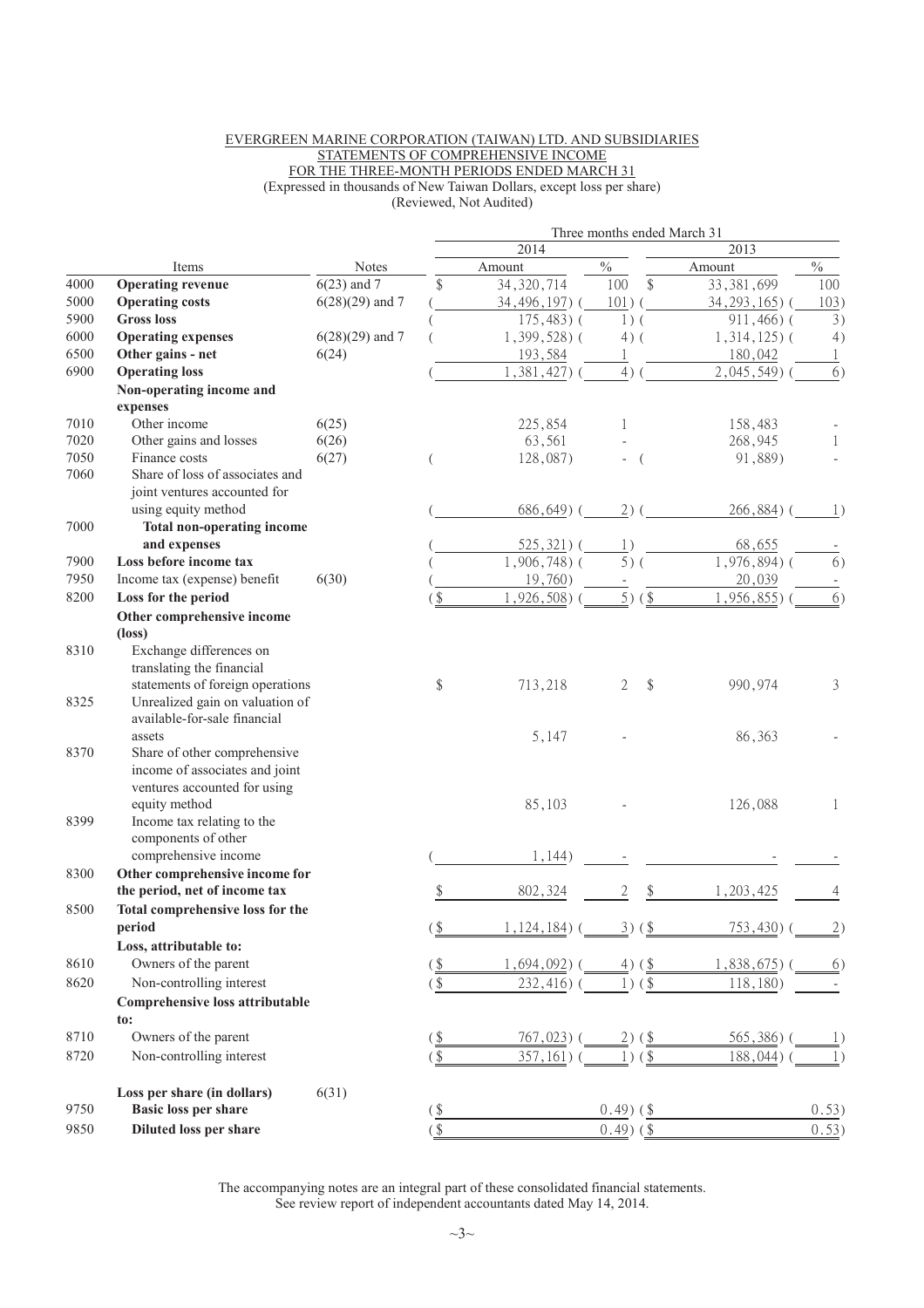|  |                                             | Total equity                                                                                         |                                                                                                                         | 60,759,249<br>s,               | 107                                                              | $\frac{1}{2}$                                | 1,956,855)                                 | 1,203,425                             | 60,005,916<br>÷                                    |                                                          | \$60,169,589                   | 1,926,508)                                                  | 802,324                               | 59,045,405<br>↔                                  |              |
|--|---------------------------------------------|------------------------------------------------------------------------------------------------------|-------------------------------------------------------------------------------------------------------------------------|--------------------------------|------------------------------------------------------------------|----------------------------------------------|--------------------------------------------|---------------------------------------|----------------------------------------------------|----------------------------------------------------------|--------------------------------|-------------------------------------------------------------|---------------------------------------|--------------------------------------------------|--------------|
|  |                                             | interest                                                                                             |                                                                                                                         | 3,267,045                      |                                                                  |                                              | 118,180)                                   | 69,864                                | 3,079,001                                          |                                                          | 2,927,541                      | 232,416)                                                    | 124,745)                              | 2,570,380                                        |              |
|  |                                             |                                                                                                      |                                                                                                                         | ↔                              |                                                                  |                                              |                                            |                                       | $\leftrightarrow$                                  |                                                          | ↔                              |                                                             |                                       | ↔                                                |              |
|  |                                             | Total                                                                                                |                                                                                                                         | \$57,492,204                   | 107                                                              |                                              |                                            | 1,273,289                             | \$56,926,915                                       |                                                          | \$57,242,048                   |                                                             | 927,069                               | \$56,475,025                                     |              |
|  |                                             | of cash flow<br>(loss) on<br>Hedging<br>hedges                                                       |                                                                                                                         | 10,289                         |                                                                  |                                              |                                            | $1,099$ )                             | 9,190                                              |                                                          | 12,331                         | ï                                                           | $1,895$ )                             | 10,436                                           |              |
|  |                                             |                                                                                                      |                                                                                                                         |                                |                                                                  |                                              |                                            |                                       |                                                    |                                                          |                                |                                                             |                                       | ↔                                                |              |
|  |                                             | assets<br>$\sin$                                                                                     |                                                                                                                         | $\hat{\epsilon}$               |                                                                  |                                              |                                            |                                       | ভ                                                  |                                                          |                                |                                                             |                                       | 29,979<br>ۻ                                      |              |
|  |                                             | translating the<br>differences on<br>statements of<br>operations<br>Exchange<br>financial<br>foreign |                                                                                                                         |                                |                                                                  |                                              |                                            | 1,158,707                             | الۍ                                                |                                                          | $\hat{\epsilon}$               |                                                             | 922, 487                              | 117,672                                          |              |
|  |                                             |                                                                                                      | Unappropriated<br>retained<br>earnings                                                                                  |                                | 5,121,929<br>$\leftrightarrow$                                   |                                              |                                            | 1,838,675)                            |                                                    | 3,283,254                                                |                                | \$ 1,118,877                                                | $1,694,092$ )                         |                                                  | 575,215<br>٩ |
|  |                                             | Special reserve                                                                                      |                                                                                                                         | 593,280<br>$\sim$<br>€         |                                                                  |                                              |                                            |                                       | 593,280<br>ച്ചി<br>∥⊸                              |                                                          | 814,993<br>$\overline{5}$<br>€ |                                                             |                                       | 814,993<br>$\S$ 5.                               |              |
|  |                                             | Legal reserve                                                                                        |                                                                                                                         | \$ 9,102,785                   |                                                                  |                                              |                                            |                                       | 9,102,785                                          |                                                          | \$9,115,638                    | ı                                                           |                                       | 9,115,638                                        |              |
|  |                                             | Capital surplus                                                                                      |                                                                                                                         | 7,271,879<br>$\leftrightarrow$ | $\ddot{ }$                                                       | $\frac{1}{2}$                                |                                            | ï                                     | 7,271,918                                          |                                                          | \$7,271,957                    |                                                             | ٠                                     | 7,271,957                                        |              |
|  |                                             | Common stock                                                                                         |                                                                                                                         | \$34,749,407                   | $58$                                                             |                                              |                                            |                                       | \$34,749,465                                       |                                                          | \$34,749,523                   |                                                             |                                       | \$34,749,523                                     |              |
|  |                                             | Notes                                                                                                |                                                                                                                         |                                | 6(19)<br>into common stock                                       |                                              |                                            | for the period                        |                                                    |                                                          |                                |                                                             | for the period                        | Balance at March 31, 2014                        |              |
|  | Equity attributable to owners of the parent | Other equity interest<br>Retained Earnings                                                           | Non-controlling<br>instrument gain<br>effective hedge<br>-sale financial<br>available-for<br>gain or loss<br>Unrealized |                                | €<br>490,002)<br>$(8 \t1,867,363)$<br>Balance at January 1, 2013 | Conversion of convertible bonds<br>Year 2013 | 10)<br>Stock warrants of convertible bonds | 1,838,675)<br>Net loss for the period | 115,681<br>Other comprehensive income (loss) 6(22) | ⊷<br>374,321<br>$708,656$ )<br>Balance at March 31, 2013 | Year 2014                      | ↔<br>36,456)<br>804,815 ) (\$<br>Balance at January 1, 2014 | 1,694,092)<br>Net loss for the period | 6,477<br>Other comprehensive income (loss) 6(22) |              |

The accompanying notes are an integral part of these consolidated financial statements.<br>See review report of independent accountants dated May  $14$ , 2014. The accompanying notes are an integral part of these consolidated financial statements. See review report of independent accountants dated May 14, 2014.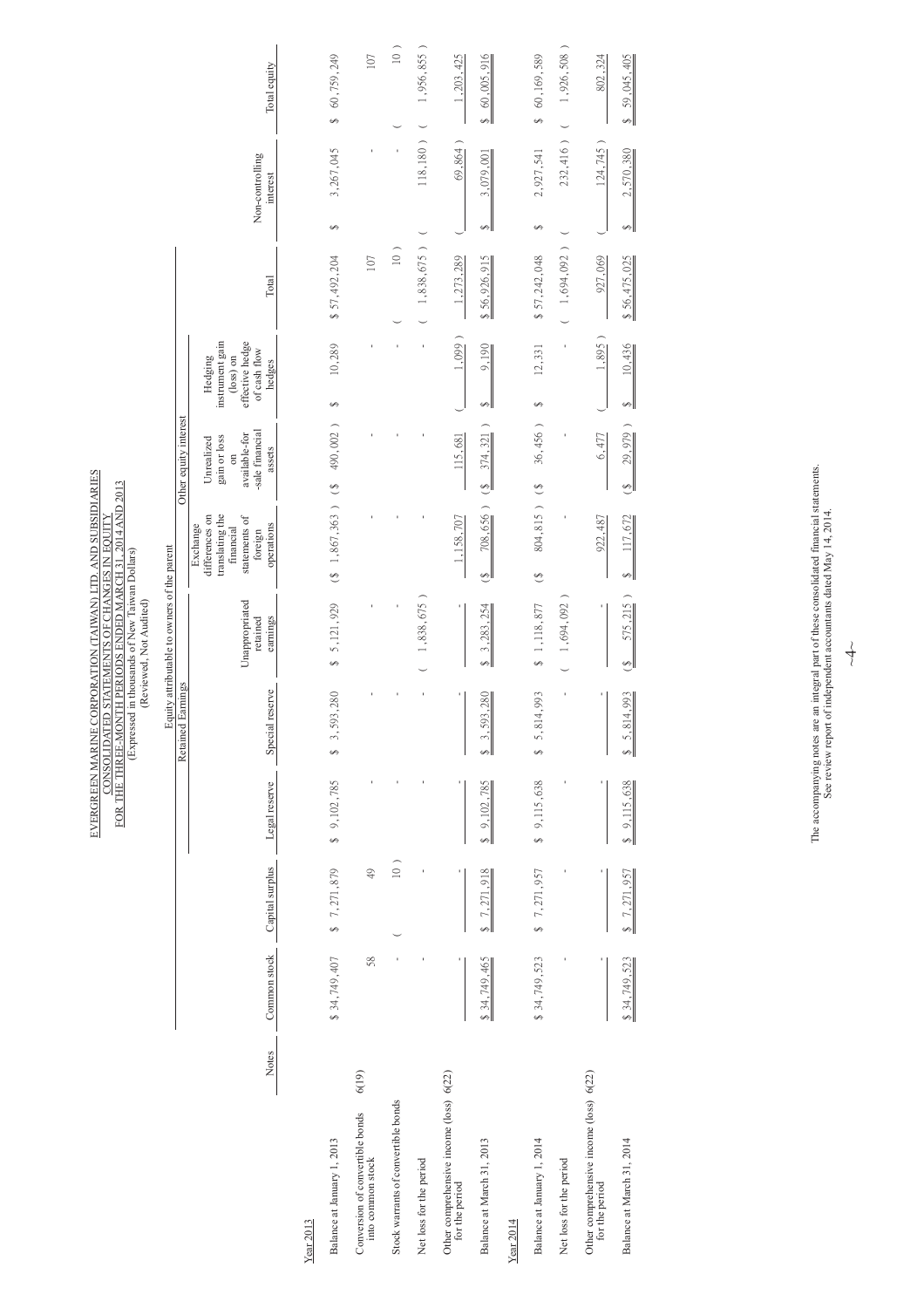## EVERGREEN MARINE CORPORATION (TAIWAN) LTD. AND SUBSIDIARIES CONSOLIDATED STATEMENTS OF CASH FLOWS FOR THE THREE-MONTH PERIODS ENDED MARCH 31 (Expressed in thousands of New Taiwan Dollars)

(Reviewed, Not Audited)

|                                                                | <b>Notes</b> |          | 2014                 |          | 2013          |
|----------------------------------------------------------------|--------------|----------|----------------------|----------|---------------|
| CASH FLOWS FROM OPERATING ACTIVITIES                           |              |          |                      |          |               |
| Consolidated loss before tax for the period                    |              | (        | $1,906,748$ ) (\$    |          | 1,976,894)    |
| Adjustments                                                    |              |          |                      |          |               |
| Income and expenses having no effect on cash flows             |              |          |                      |          |               |
| Financial assets at fair value through profit or loss          | 6(26)        |          | 2,960                | $\left($ | 29,129)       |
| Depreciation                                                   | 6(9)(10)     |          | 1,837,319            |          | 1,499,648     |
| Amortization                                                   | 6(28)        |          | 2,910                |          | 3,453         |
| Bad debts expense                                              | 6(5)         |          | 277                  |          |               |
| Amortization of bond discounts                                 |              |          | 3,150                |          | 3,081         |
| Interest income                                                | 6(25)        | $\left($ | $96,845$ ) (         |          | $56,429$ )    |
| Interest expense                                               | 6(27)        |          | 128,087              |          | 91,889        |
| Dividend income                                                | 6(25)        | $\left($ | 31,530)              |          |               |
| Share of loss of associates and joint ventures accounted       |              |          |                      |          |               |
| for using equity method                                        |              |          | 686,649              |          | 266,884       |
| Net gain on disposal of property, plant and equipment          |              |          | $193,584$ ) (        |          | $180,042$ )   |
| Gain on disposal of investments                                |              |          | 69,771)              |          |               |
| Realized income with affiliated companies                      |              |          | 2,233)               |          |               |
| Changes in assets/liabilities relating to operating activities |              |          |                      |          |               |
| Net changes in assets relating to operating activities         |              |          |                      |          |               |
| Financial assets at fair value through profit or loss          |              | $\left($ | $350,184$ ) (        |          | $1,369,788$ ) |
| Notes receivable, net                                          |              |          | 16,316<br>$\sqrt{2}$ |          | 25,083)       |
| Accounts receivable                                            |              |          | 617,258)             |          | 861,064       |
| Accounts receivable, net - related parties                     |              |          | $28,226)$ (          |          | 50, 531)      |
| Other receivables                                              |              |          | 153,607              |          | 261,114       |
| Other receivables - related parties                            |              |          | $44,197$ ) (         |          | 54,094)       |
| Inventories                                                    |              |          | 123,336)             |          | 151,465       |
| Prepayments                                                    |              |          | $103,727$ ) (        |          | 66,094)       |
| Other current assets                                           |              |          | $689,864$ ) (        |          | 141,487)      |
| Other non-current assets                                       |              |          | $1,549$ )            |          | 15,908        |
| Net changes in liabilities relating to operating activities    |              |          |                      |          |               |
| Accounts payable                                               |              |          | 968,500              | $\left($ | 203,678)      |
| Accounts payable - related parties                             |              |          | $491,044$ ) (        |          | 316, 155)     |
| Other payables                                                 |              |          | $126,500$ ) (        |          | 254,363)      |
| Other current liabilities                                      |              |          | 1,379,408            |          | 73,292        |
| Other non-current liabilities                                  |              |          | 25,852)              |          | 737           |
| Cash generated from (used in) operations                       |              |          | 276,735              |          | 1,495,232)    |
| Interest received                                              |              |          | 96,845               |          | 56,429        |
| Interest paid                                                  |              |          | $163, 168$ )         | $\left($ | 199,183)      |
| Income tax paid                                                |              |          | $40,369$ )           |          | 9,428)        |
| Net cash provided by (used in) operating activities            |              |          | 170,043              |          | 1,647,414)    |

(Continued)